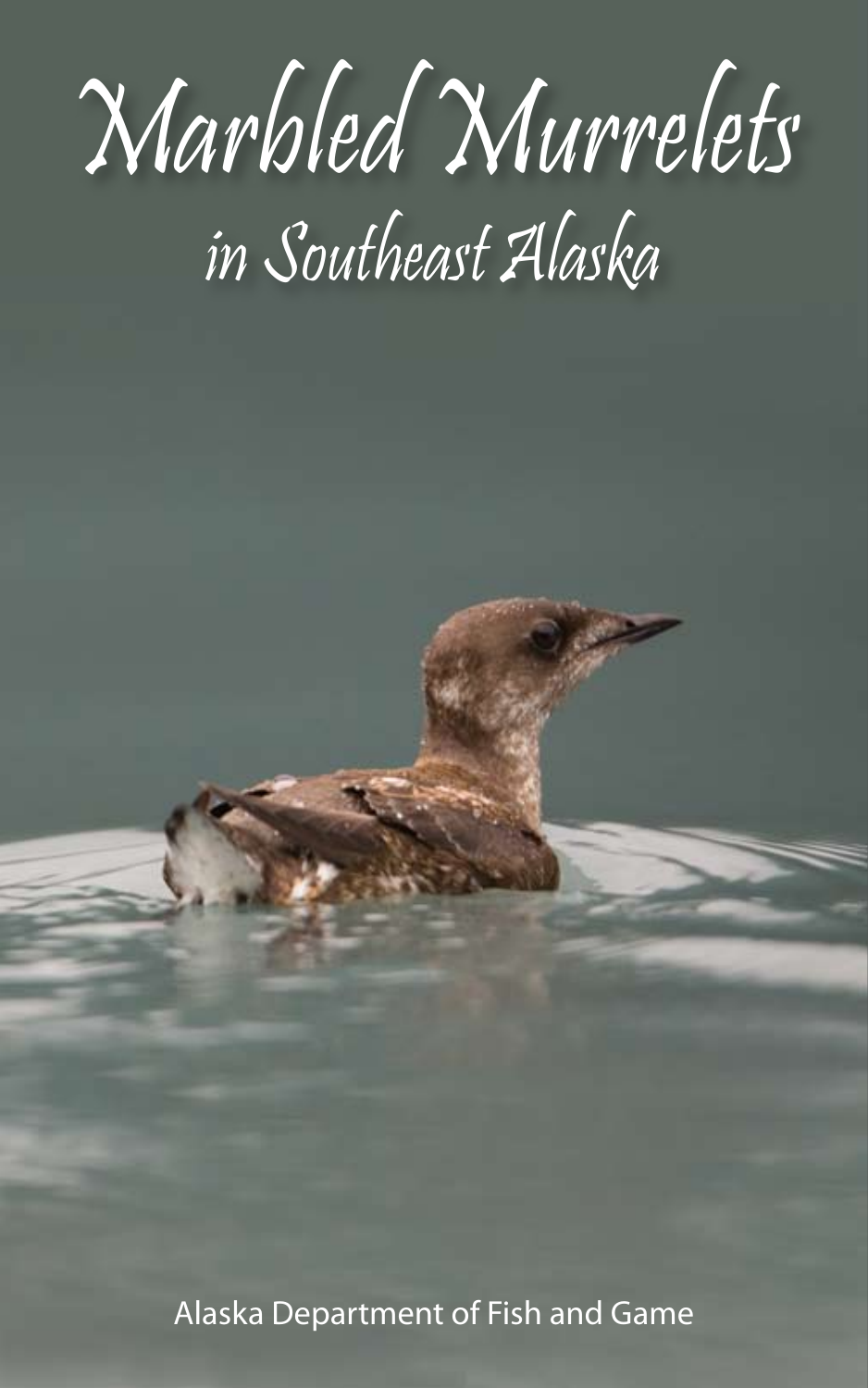# Range and Distribution

Southeast Alaska's 'signature' seabird is marvelously adapted to life amidst the emerald-green islands and cold, marine waters along the northwest coast of North America. Unlike typical seabirds that nest in dense colonies on remote islands, the Marbled Murrelet is a solitary, secretive nester, preferring the mossy boughs of centuries-old trees in the coastal rainforest. The bird's unique nesting preference places it squarely in the conservation spotlight, especially in the lower 48 states where old-growth rainforest is a rare resource today. Marbled Murrelets still enjoy 'most abundant seabird' status in Southeast Alaska, but declines have recently become evident here as well. This booklet draws on recent research to describe fascinating aspects of this bird's natural history, and efforts being made by land and wildlife managers to ensure that the Marbled Murrelet's future in Southeast Alaska remains secure.

The adjacent map of the coastal temperate rainforest depicts the general range of the Marbled Murrelet. The species occurs from northern California, along the coasts of Oregon, Washington, British Columbia, and Alaska. In Alaska, the largest populations are in Southeast. The species is less abundant in Prince William Sound, Cook Inlet, Kodiak, the Alaska Peninsula and the Aleutian Islands. Alaska harbors about 75% of the world's population of Marbled Murrelets.





**The bars on the graph represent population estimates for California-Washington-Oregon, British Columbia, Southeast Alaska, Prince Willaim Sound-Cook Inlet, and other coastal regions. Coastal temperate rainforest map reprinted by permission of Ecotrust. www.ecotrust.org**

**The islands and productive marine waters of Southeast Alaska are important habitat for Marbled Murrelets . The region constitutes over 1,000 islands , 14,000 miles of shoreline and five million acres of productive old-growth forest. Photo by John Schoen**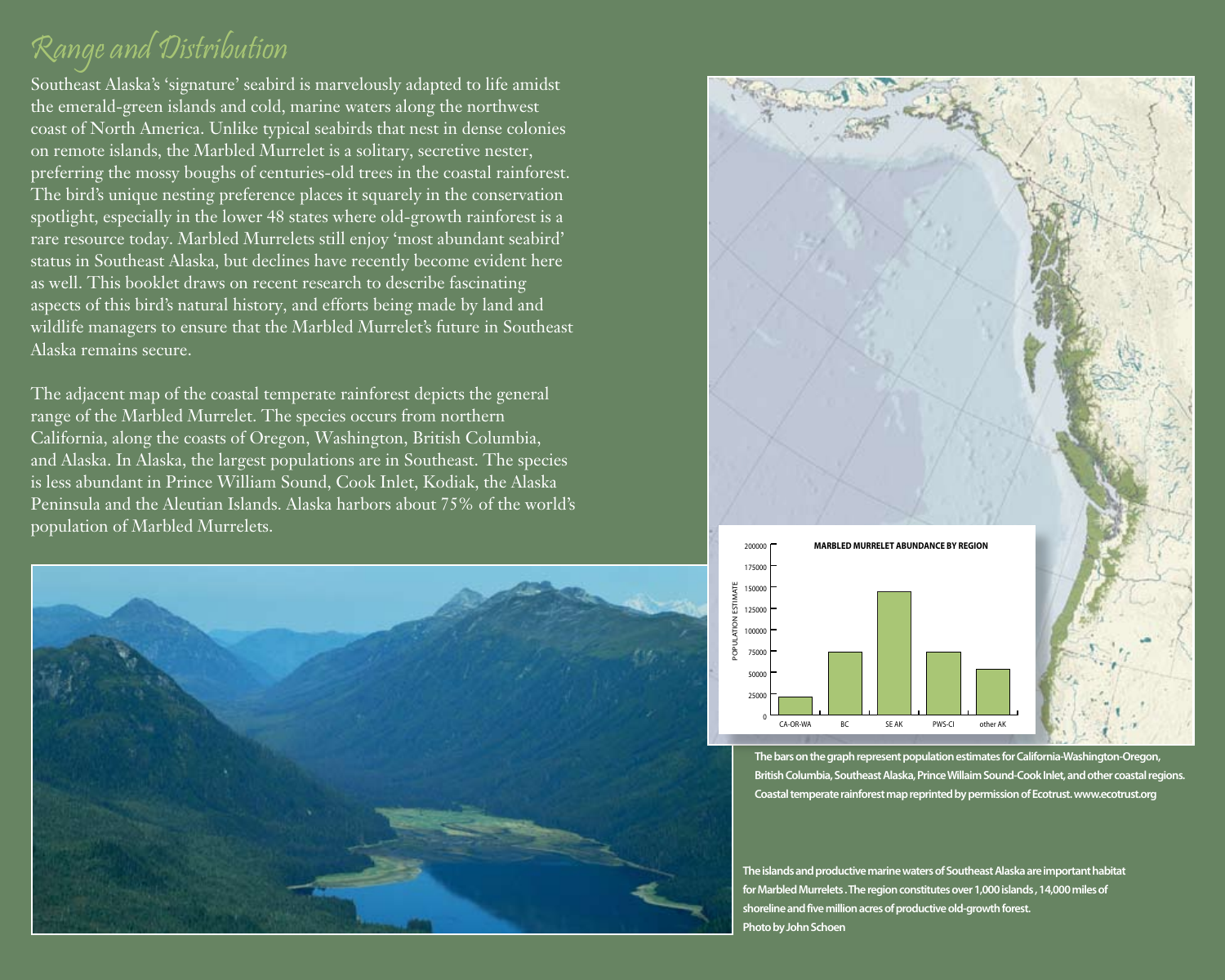# Alcid Family History

The Marbled Murrelet spends most of its life at sea, coming to land only in the summer to nest. It is a member of the Auk, or Alcid, family—a group of seabirds found in the northern hemisphere at higher latitudes. This family is distinguished by the fact that they 'fly' underwater using their small powerful wings to pursue fish. Penguins are an unrelated but ecologically similar group of birds in the polar south. They have evolved pursuit diving to the extreme. Unlike marbled murrelets, they have completely foregone flight in favor of underwater swimming efficiency.

Marbled Murrelets are relatively small seabirds, about 9 inches long and weighing 7-8 ounces. In contrast to other seabirds, Marbled Murrelets transition to cryptic plumage during the breeding season, trading a crisp black and white plumage for a marbled brown coloration This coloration camouflages the bird on its nest. Males and females are the same size and color and are indistinguishable even in the hand. On the water, Marbled Murrelets are often seen in pairs, although large flocks may aggregate around dense schools of small fish.



**The brown coloration of adult birds in summer helps them blend in with the natural surroundings of the rainforest. By nesting at low densities across large areas, they maximize access to food while minimizing attention to their nest locations from predators.** 

**An adult Marbled Murrelet in winter plumage.** 



Gone Forever

**© Milo Burcham**

**One related species of alcid, the Great Auk**  *(Penguinus immpennis)***, followed the same evolutionary path as the penguin. It gave up the ability to fly altogether, freeing it to evolve great size and weight (2.6 ft. tall, 11 lbs). Over centuries, whalers, commercial fisherman and merchants exploited these docile birds on their North Atlantic breeding islands, killing them by the tens of thousands for their meat, eggs, oil and down. The last birds ever seen, a mated pair, were killed by a collector in 1844.**

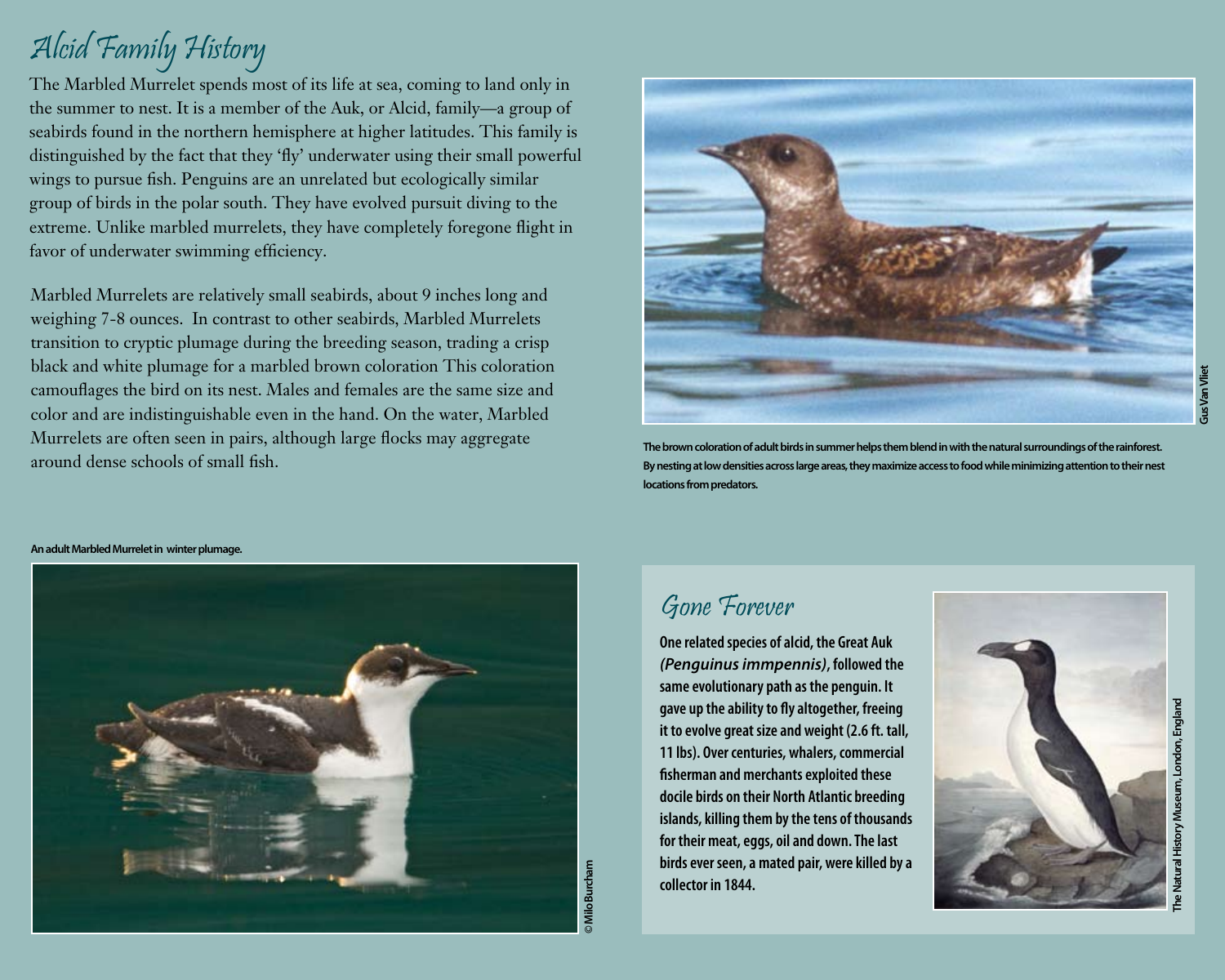# Searching for Nests

Marbled Murrelets have been called the 'enigma of the Pacific', a label that speaks to the long standing mystery surrounding their nesting habits. Although people could hear and sometimes see the birds flying through the forest, presumably heading to nests, no one knew where they nested. In fact, this species was the last in North America to have its nest located. In 1974, a tree climber removing storm-damaged limbs high in the canopy of an old-growth tree in California literally stumbled upon one. The nest, which consisted of a natural mat of moss on a stout limb, still held the flightless juvenile Marbled Murrelet. The climber collected the limb, the nest, and the bird, and after a century and a half of uncertainty, the mystery was finally solved.



**Andy Romanoff Andy Ro** 

**Marbled Murrelets nest high in the canopy of old-growth trees, arriving and departing at dawn and dusk, and make little or no sound while on the nest. It wasn't until 1974 that the first confirmed nest was found.** 

Advances in technology have allowed researchers to attach tiny radiotransmitters to adults captured at sea, and follow them back to their nests. To date, several hundred Marbled Murrelet nests have been located and described. We've learned that Marbled Murrelets mostly nest in trees, and while the species of tree doesn't appear to matter, the age of the tree is quite important. The primary requirement is that the tree be old enough to have large moss covered limbs or platforms in the upper canopy. The nest platform is usually near the trunk of the tree, often with overhanging vegetation to protect the nest from weather and hide it from predators. It also must be situated to allow the bird easy access, provided by an adjacent gap in the canopy or by trees growing on a steep slope. Biologists sum it up simply, 'They need a room with a view.'



**This picture is the first ever taken of a Marbled Murrelet on its nest. It was taken in 1984 by Jeff Hughes, an ADF&G biologist who conducted pioneering research with Sue Quinlan on Marbled Murrelets using radio transmitters.**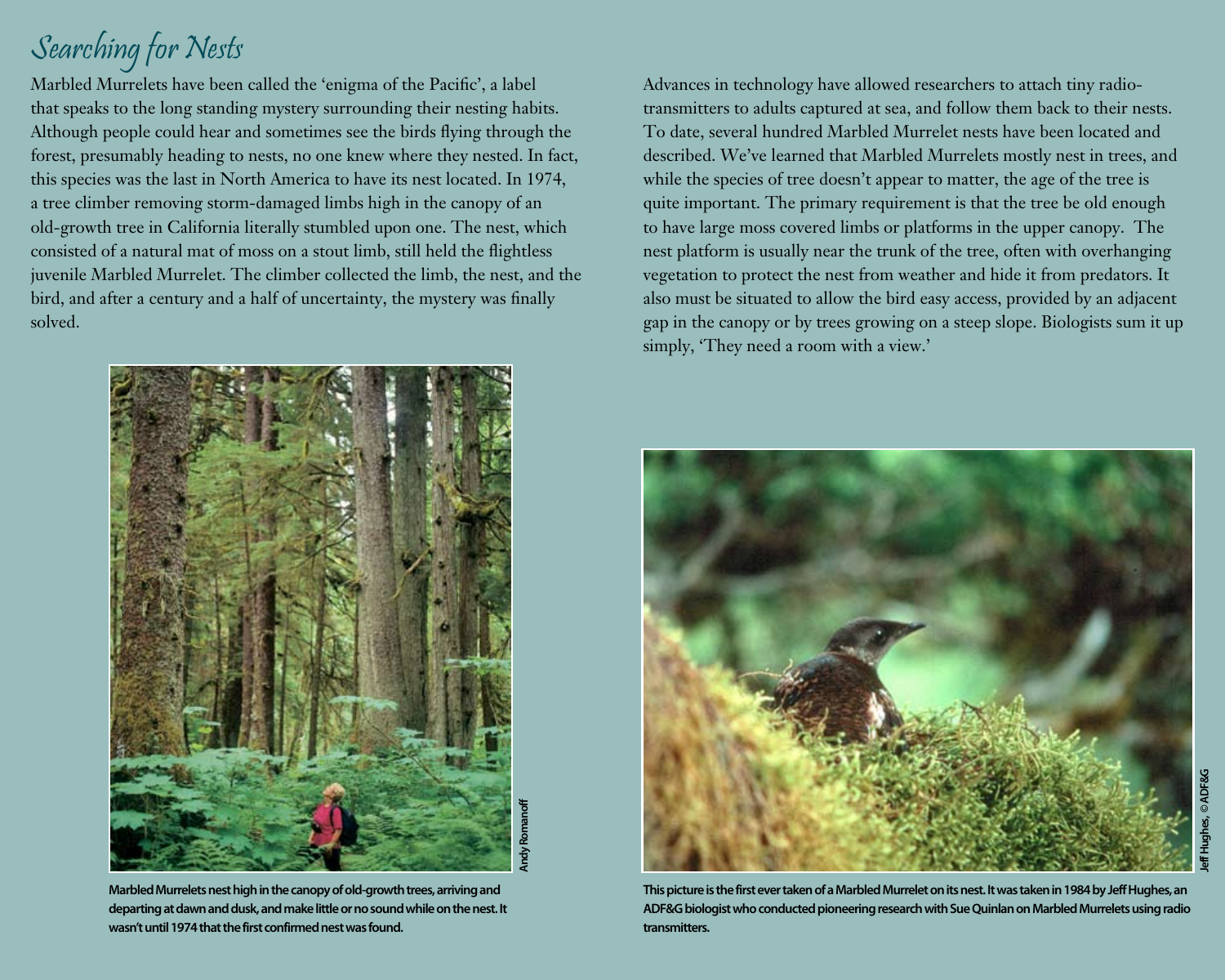# Natural History



**Milo Burcham © Milo Burcham**

# Courtship

Beginning in spring, murrelets begin arriving on the inside waters for breeding. In their marbled grey-brown breeding plumage, groups of males and females gather to perform the rituals of courtship. While rapidly swimming side by side, the birds point their bills skyward, uttering shrill 'keer' calls. Mating occurs on the water. Mated birds remain monogamous through the breeding season, and they may pair for life. In seabirds, mate fidelity is generally high, because both members of the pair are heavily invested in incubation and chick rearing.

and it ensures that for at least some portion of the birds, hatching will coincide with an abundant and readily available food supply. The female lays a single egg in a shallow depression in a bed of moss. The egg is mottled green and brown to camouflage it from predators. It is also large—about 15% of the female's body weight.



**Jack Withrow**

Males and females share the incubation duties equally, in alternate 24 hour shifts for 28-30 days. The exchange typically takes place in the hour before sunrise. Once the adult is settled on the egg, they stay quiet and motionless to avoid detection.



## Egg-Laying

The search for a suitable nest site begins early, possibly even in mid winter. Once a good nest site is found, a pair may return to use it in successive years.

The peak of egg-laying occurs in May, although there is considerable variation around that date. This is known as 'asynchronous' nesting,



#### Chick Rearing

Once hatched, the chick is brooded for 12-24 hours, and then the adult departs. From this point onward, parents are away from the nest most of the day foraging. The downy chick remains silent and motionless, well camouflaged on the nest.

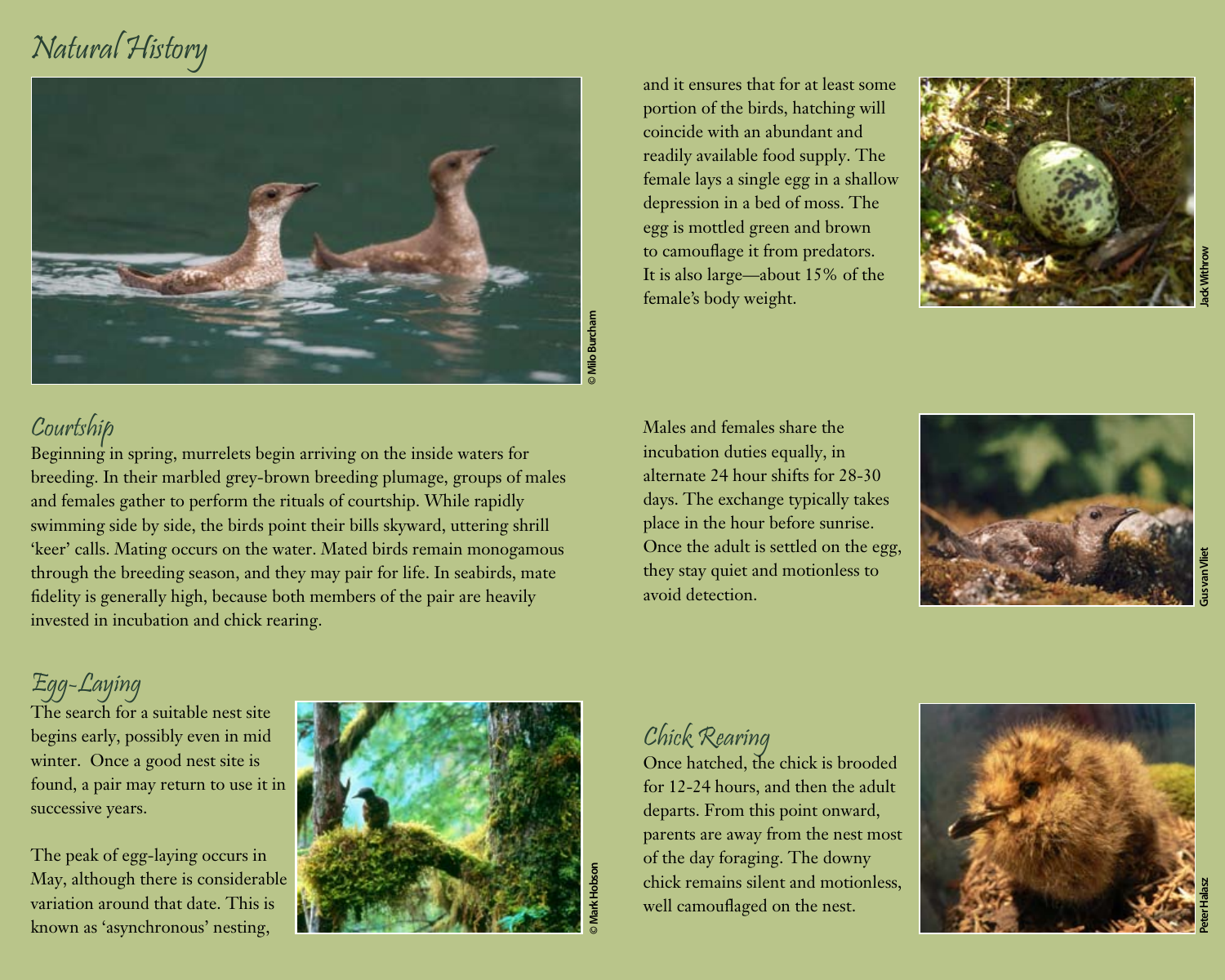# Natural History Feeding Chicks

As dusk approaches, adults may be seen holding whole fish, mostly sand lance and capelin, as they wait for twilight to make a clandestine delivery to the chick. As the chick grows, however, so too does its food requirement. Making multiple deliveries of fish per day, including some during daylight hours, exposes the nest to increased predation and represents a dangerous time for the chick.

## Fledging

If the young chick successfully makes it to 30 days of age, it faces a truly daunting task. The young bird, one that has never flown before, must leap off of the nest limb, drop to gain flight speed, and instinctively start flying in the right direction, all the way to the marine waters. The distance is typically measured in miles, and is a critical test of the fledgling's strength and stamina. What percentage pass the test is unknown, but it is suspected to be low. Should a young bird be grounded short of its goal, death is almost certain.





**Juvenile Marbled Murrelet** 

#### Juveniles

For the ones that do reach the sea successfully, their chances of survival improve dramatically. The young birds instinctively know how to dive, swim underwater with their wings, and catch their prey (zooplankton and small fish) in shallow waters or kelp beds. From 60-80% of these newly fledged birds survive to one year old, depending on marine conditions. Within 2-4 years, these individuals will be ready to breed themselves, and start the cycle anew.

## The Missing Murrelets

By late August, murrelets of all ages go 'missing' in the inside waters of Southeast Alaska. The adults will soon be going through a post-breeding molt, where they synchronously shed their flight feathers and grow new ones. They also transition from their summer plumage (brown) to their distinctive winter plumage of black and white. While temporarily flightless, the birds must be able to find adequate food close at hand, without threat from predators. No one knows with certainty where the birds go, but circumstantial evidence suggests offshore - a place where thousands of flighless seabirds could effectively 'disappear' for a month or two.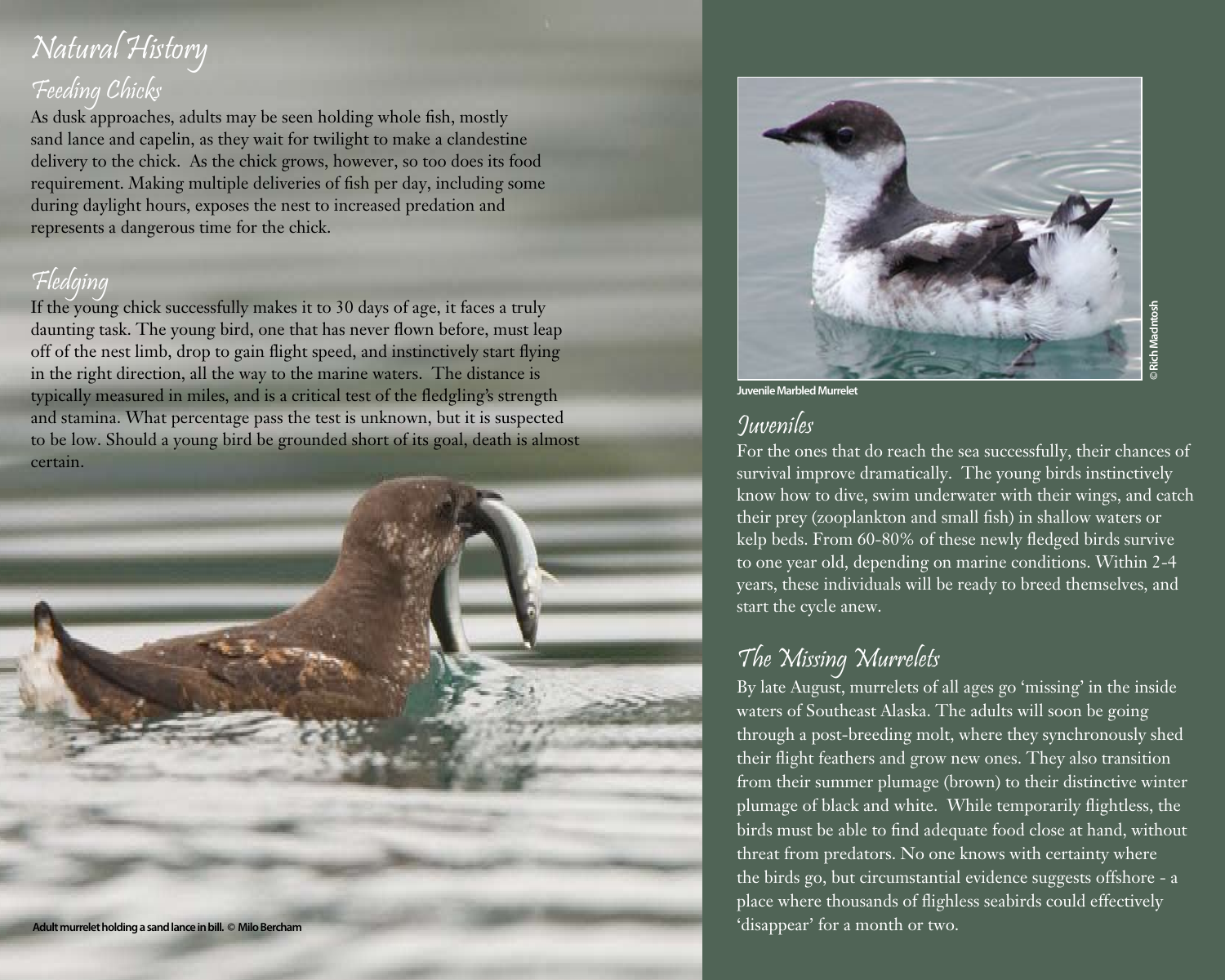# The Remarkable Marbled Murrelet

## In the Air

During flight, the heavy bodied Marbled Murrelets must flap their wings continuously and rapidly to stay airborne. Murrelets sometimes need to bounce off a wave to get airborne.

The ratio of body weight to wing area, called 'wing



**Matt Kirchhoff, ©ADF&G**

loading' in Marbled Murrelets is relatively high. High wing loading necessitates high flight speeds up to 60 mph. This has some advantages for a seabird like the Marbled Murrelet, allowing it to cover large areas in search of food.

#### In the Water

Underwater flight requires penetrating a medium that is 800 times denser than air, overcoming the buoyancy created by air trapped in their feathers and lungs, and swimming with enough speed and maneuverability to catch pelagic fish.

## **Morphology**

A number of special adaptations help Marbled Murrelets compete in both the above-water and underwater world. The short neck and torpedoshaped body minimize drag underwater. Their feet, placed well to the rear, make walking on land awkward, but are ideally

**© Milo Burcham**



suited to helping the bird maneuver underwater. Marbled Murrelets have

a dense layer of overlapping waterproof feathers that keep the bird dry, preserving the insulating value of underlying down. The outer contour feathers present a smooth surface important for minimizing drag when flying underwater. At depth, water pressure squeezes the air from the downy feathers, reducing buoyancy, and making underwater flight more efficient.

## Physiology

Murrelet respiratory systems are very efficient at delivering oxygen to muscles. They have a high percentage of red-blood cells and oxygentransporting hemoglobin molecules in their blood. Their muscles are heavily infused with capillary blood vessels that transport oxygen-rich blood to the individual muscle cells.

The flight muscles of Alcids contain a large proportion of aerobic (oxidative) muscle fibers and oxygen-carrying myoglobin. These fibers are capable of producing rapid, powerful wing beats for aerial flight, and storing



large quantities of oxygen for increased aerobic capacity during wingpropelled diving.

Switching between aerial and aquatic environments poses challenges beyond simple locomotion. The way an animal's eyes focus in air and water is distinctly different due to the refractory characteristics of the two mediums. Focusing is done not through changes in the shape of the cornea, but by



relatively dramatic changes in the lens itself. To adjust to low light levels, pupils tend to be large and the retina packed with high numbers of rods. These rods enhance motion detection in low light levels.

**© Milo Burcham**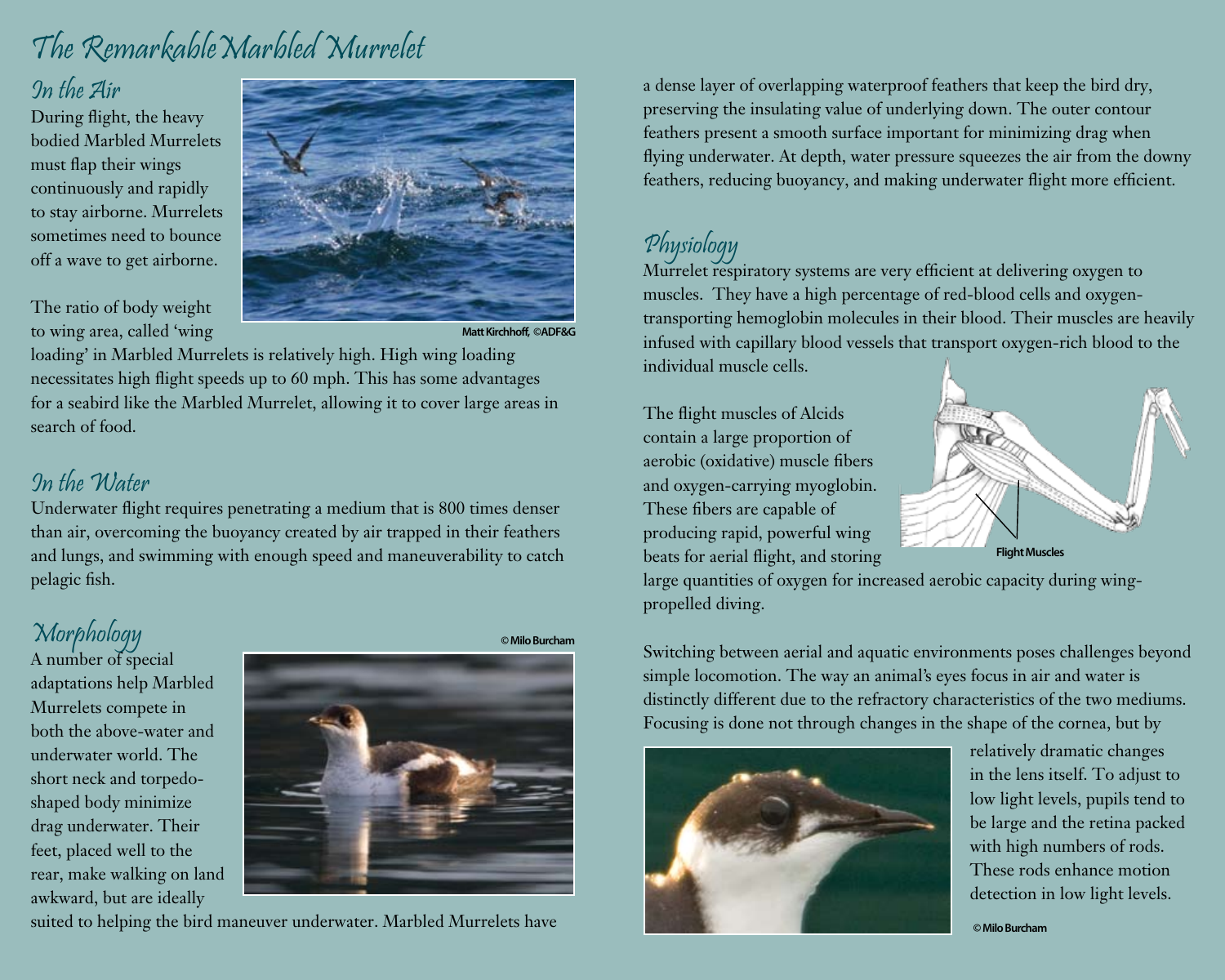## Conservation

Due to their unusual natural history, Marbled Murrelets are closely linked to both marine and terrestrial ecosystems, making them a valuable indicator of the health of the overall ecosystem.



Marbled Murrelets are relatively abundant in Alaska compared with populations in British Columbia, Washington, Oregon, and California, where they are listed as 'threatened'. Their numbers in Alaska, however, may be a misleading indicator of the bird's security. In 2007, the US Geological Survey published a status report on Marbled Murrelets in Alaska and British Columbia. Extrapolating from declines in multiple study areas in Alaska, the report concludes that populations in Alaska have undergone a 71% decline since the early 1990's, dropping from nearly a million birds to about 271,000 today. Scientists do not know the exact cause of the decline, but suspect multiple factors are involved.

The health and productivity of marine waters throughout their range has been degraded due to chronic pollution (sewage, oil, and farm run-off) and habitat destruction (productive eel-grass beds and estuaries). These effects are greater outside of Alaska where there is a larger human population and a longer history of development. Other factors may operate rangewide. Climate change may trigger shifts in fish assemblages important to

Marbled Murrelets for food. Commercial fishing may deplete important forage fish stocks directly through harvesting, and may also contribute to mortality of adult murrelets through incidental bycatch in fishing nets. And finally, avian predators may be increasing, especially species that are relatively



tolerant of human activity and development.The greatest avain threats are posed by the Common Raven, Northwestern Crow, Steller's Jay, Northern Goshawk and Peregrine Falcon.

In Alaska, scientists are doubling their monitoring efforts to track the population trends of Marbled Murrelets over larger areas, and with greater sensitivity. A variety of survey methods may be used, but all will require more effort and more resources. In addition, research on nesting habits, movements, predation, and diet are needed to help identify the causes for the declines, and mitigate them if possible. In pursuing a mission of 'keeping common species common', no species is more deserving than Southeast Alaska's 'signature seabird', the Marbled Murrelet.



David Harris, ©ADF&C

**Avian predators such as this Common Raven, are the main threats to Marbled Murrelet eggs and young. Birds that nest farther from shore may have reduced exposure to some of these predators.**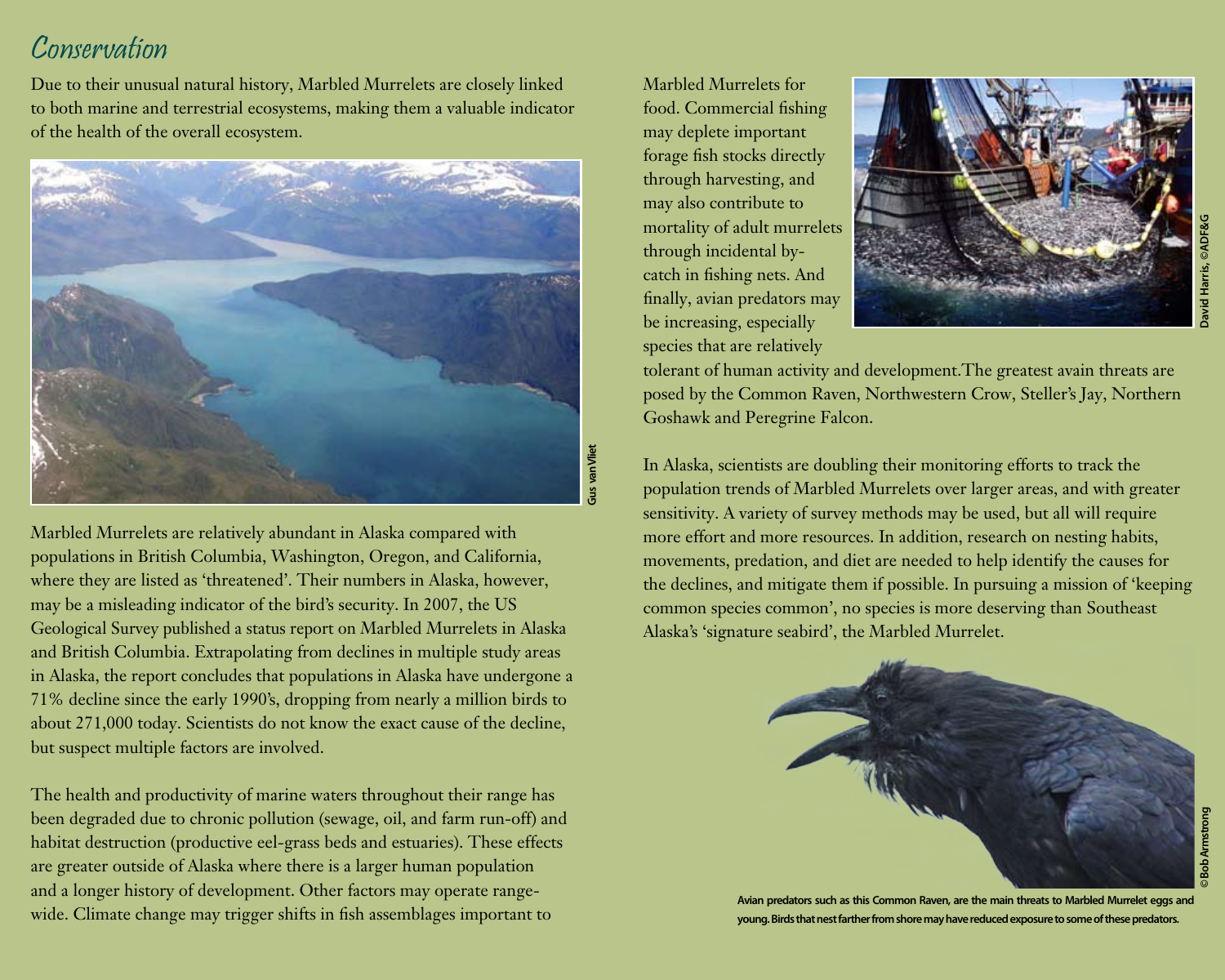# Survey Methods

**Audio-visual dawn countsare typically conducted 1-2 hours before dawn, from ground sites below murrelet "commuter" routes to and from nests. Observers estimate numbers based on number and frequency of "keer" calls.** 

**At-sea surveys are the primary method of monitoring murrelets in California, Oregon and Washington. They are conducted by 3-person teams from small boats. As the boat follows a fixed course, observers count all birds on the water within a certain distance of the center line. Because rough seas can hide distant birds, adjustments must be made to correct for undetected birds.**

**Boat-based radar counts are conducted in the early morning hours and detect murrelets flying inland. Radar is able to detect more birds, with greater precision, than audio-visual dawn counts can. However, the radar needed to detect small birds in flight is specialized, and expensive, which limits its application. Radar counts are the main method used to monitor Marbled Murrelets in British Columbia.**

**Flyway counts are done from the beach with spotting scopes. Spotters observe birds flying over the water en route to nests and/or foraging areas. Because this method counts both breeders and nonbreeders as they pass, it tends to garner large numbers of birds. This technique is well-suited to volunteer efforts.**

**ADF&G is studying several methods for longterm monitoring of Marbled Murrelets in**  Southeast Alaska: at-sea surveys, audio**visual dawn counts, flyway counts, and radar counts. These methods will be applied and evaluated at representative monitoring stations across the Alexander Archipelago.**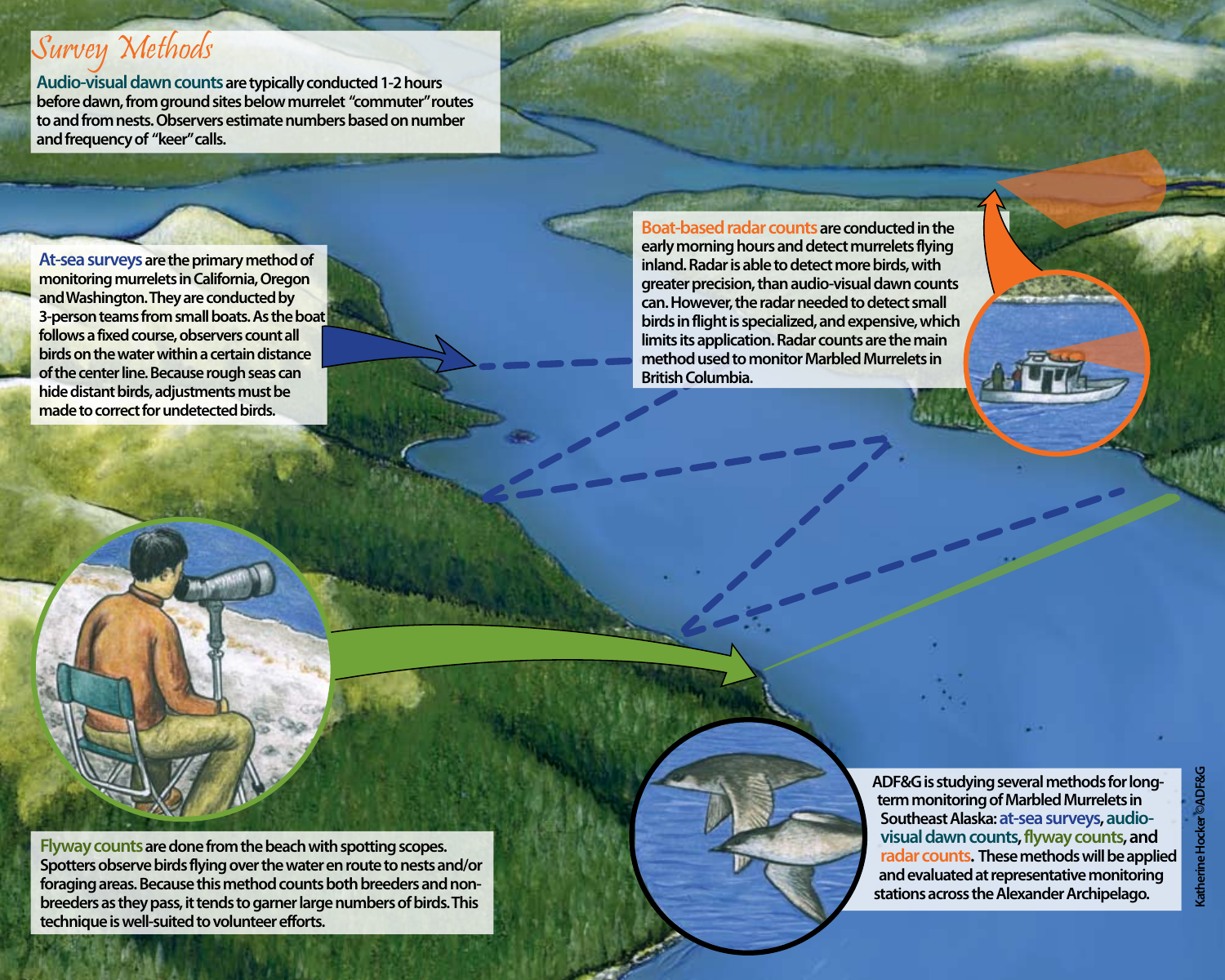Murrelet Watch: A Citizen Science Monitoring Program



## You Can Help!

Do you enjoy watching birds? Would you like to learn more about murrelets while making an important contribution to research and conservation in Alaska? Here's your chance! Murrelet Watch, a new citizen science monitoring program, provides an opportunity for private citizens to assist biologists in gathering information about the distribution and abundance of Marbled Murrelets in Southeast Alaska.

Southeast Alaska is considered the epicenter for Marbled Murrelets in North America, yet we lack information about how these birds are distributed across the region and how populations may be changing. There are thousands of bays and inlets where murrelets may be foraging and nesting in Southeast Alaska, making it virtually impossible to survey the entire region. Instead, we have established a number of survey sites where volunteers and biologists will be able to regularly monitor these birds over consecutive years. This information

is vital to conserving Marbled Murrelets and the habitats they depend upon. Volunteers conduct surveys from designated points along the shoreline (see previous page for description of surveys). Most sites are easily accessible from participating communities. Surveys are conducted once a week in the early morning or early evening during the months of June and July.

We'll give you all of the training and tools you'll need to become a certified volunteer. Training is offered in all participating communities during the month of May. You don't have to be an expert to make a contribution, all you need is an interest in learning and enjoy being outdoors!



**Craig Flatten © ADF&G**

I**f you are interested in participating in Murrelet Watch or have any questions, please contact:**

Kristen Romanoff at the Alaska Department of Fish and Game phone: (907) 465-4292 email: kristen\_romanoff@fishgame.state.ak.us

**To learn about additional Citizen Science Programs in Alaska, check out the ADF&G website at www.wildlife.alaska.gov** Go to Nongame, Citizen Science